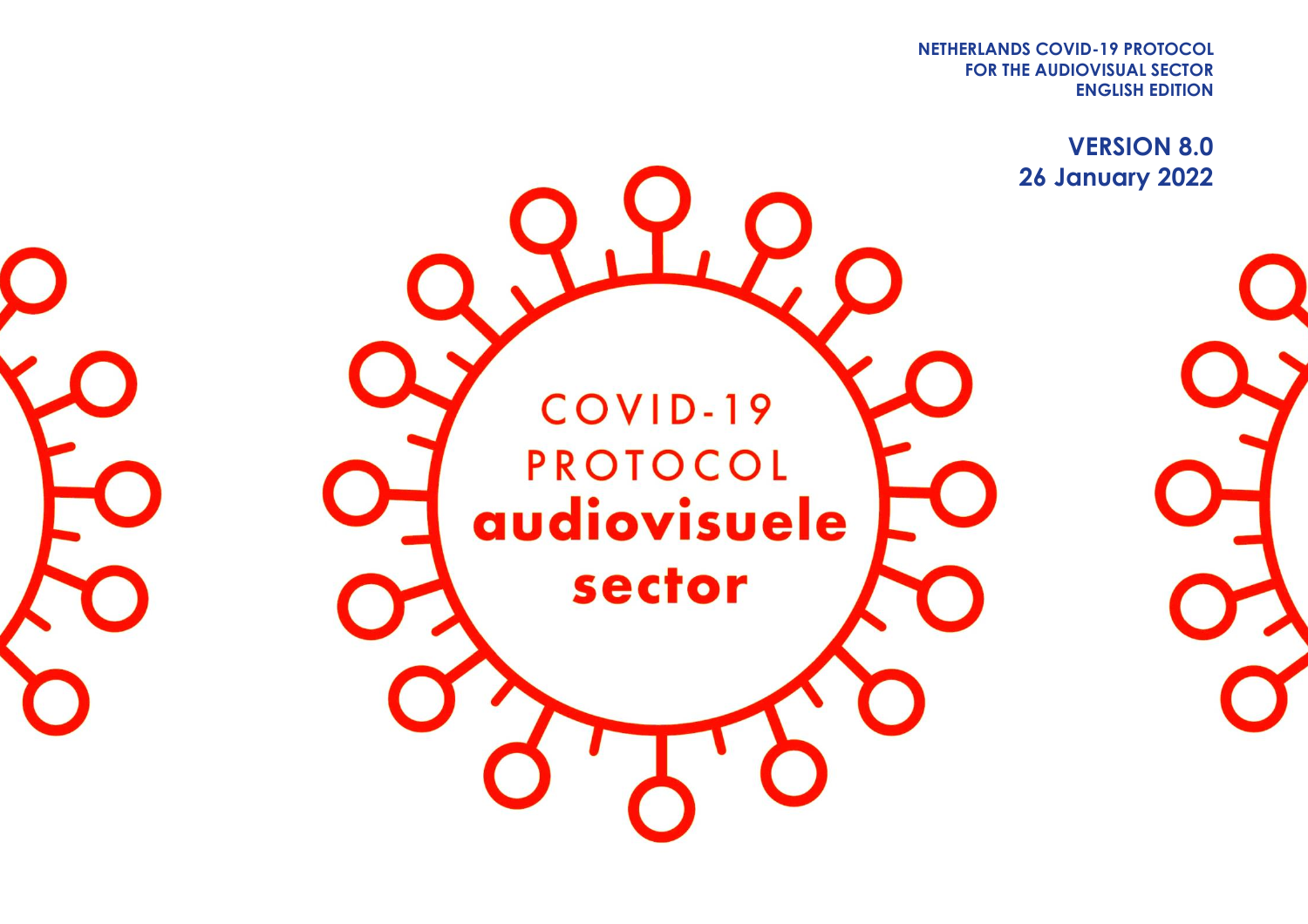# **NETHERLANDS COVID-19 PROTOCOL FOR THE AUDIOVISUAL SECTOR**

# **Preamble**

The different professions that are involved in audiovisual productions want to continue their work in a safe and responsible way. This is because of the direct and indirect economic interests and because of the vital cultural and social function of audiovisual productions: these act both as a connective tissue for society and as a source of information, amusement, emotion and reflection.

This protocol contains hygiene guidelines, precautionary and protective measures and rules of behaviour. Their purpose is to ensure that workplaces and work situations are as safe as possible during the COVID-19 pandemic. The protocol provides clarity to everyone who is involved in audiovisual productions, including professionals, businesses, public service and commercial broadcasters, clients, financiers, and insurers/guarantee funds.

The protocol focuses on the development, preproduction, production and postproduction of audiovisual productions in the broad sense of the term, both scripted and non-scripted, including news and informative programmes, entertainment, commercials, fiction, documentaries, animation, and interactive productions. It applies to various work situations, including filming in the studio and/or when on location indoors or outdoors. It also covers the way activities can continue to be performed safely at home.

The starting point for this protocol is the existing recommendations and measures published by the RIVM. This version is based on the state of affairs per 26 January 2022 and will in all cases be updated as soon as possible when new insights, recommendations or measures come into

force. The protocol is published on the websites of NAPA and NCP, as is the indicative risk assessment table and a list of Frequently Asked Questions.

Since every audiovisual production is different, in practice there may be a reason for parties to make a carefully considered departure from this protocol if the situation demands it. It is up to the parties involved to consider carefully whether - taking all precautionary measures into account - an audiovisual production can go ahead or be continued with. We recommend consulting the websites of Rijksoverheid and RIVM at all times for the up-to-date general measures and rules if there is an actual or suspected coronavirus infection. When shooting on location, it is also recommended to consult the current regulations in the relevant safety region and municipality.

Because of its role as a news provider of vital importance, the NOS broadcasting organisation has its own protocol (for employees, contractors, suppliers, and guests). When it comes to recording music, performing artists and (music and other) companies must comply with the protocols for performance art and orchestras.

Where the text has been modified compared to version 7.1, it is marked with an orange line.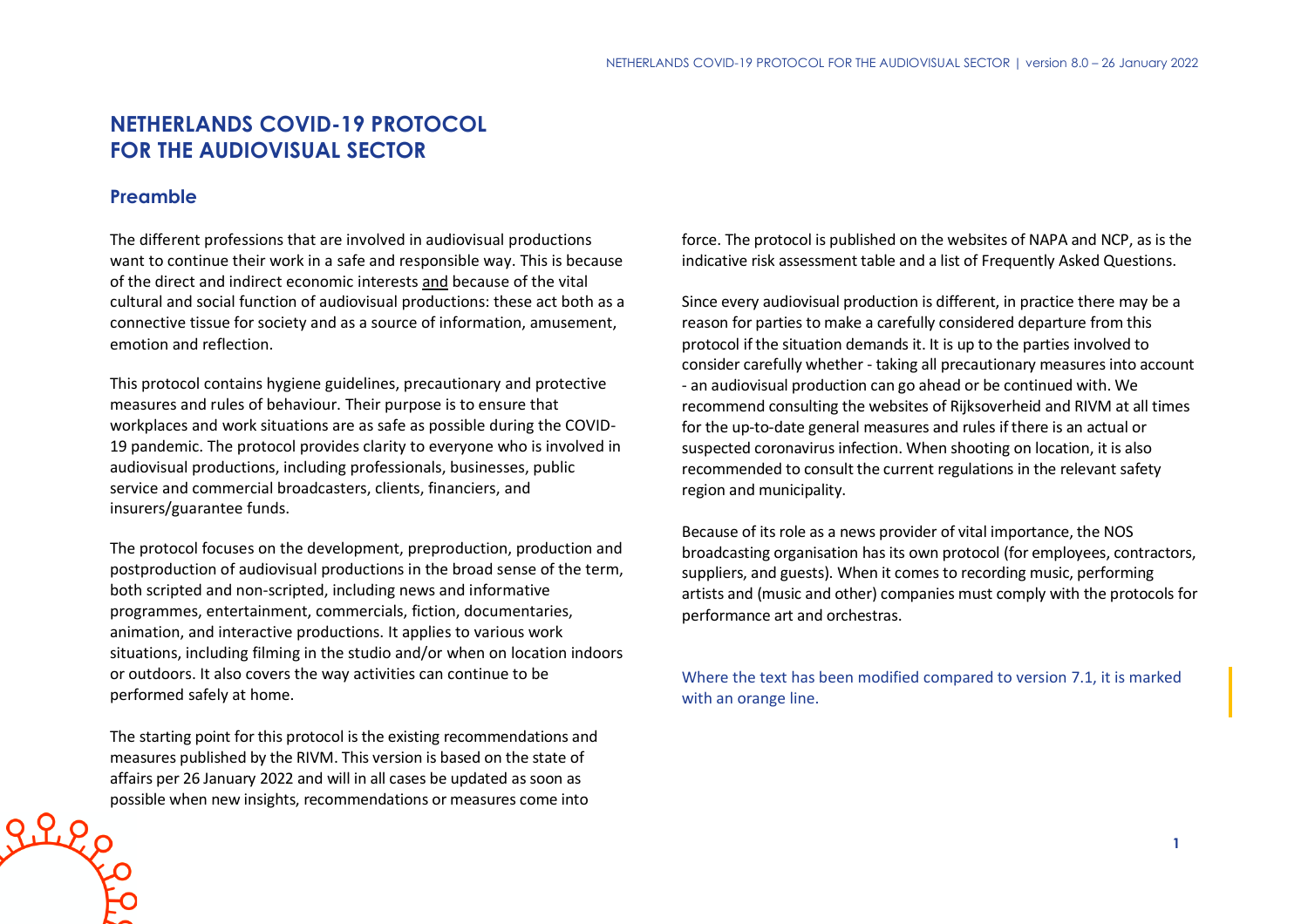# **Strategy**

Riles

The protocol is based on the occupational hygiene strategy, aimed at compliance with hygiene regulations and limiting situations where work is done within 1.5 metres of each other. Schedules must be adapted to this as much as possible.

If a distance of 1.5 metres *cannot* be maintained, additional organisational and hygienic precautions must be taken to prevent contamination.

Work from home, unless this is not possible.

#### **Preventive testing + quarantine**

For those involved in recordings, the task force strongly recommends - in *addition* to the precautionary measures laid down in the protocol **preventive testing**. This means: testing for the presence of the coronavirus without the person concerned showing symptoms of COVID-19, in order to further reduce the risk of spreading the virus. This advice also applies to persons who have been fully vaccinated, who have received a booster vaccination or who have recovered after an infection.

Preventive testing is mandatory for persons involved in **high-risk situations**, i.e. intimate scenes with intensive physical contact, such as kissing or fight scenes (measure 48 of the protocol). Because of the higher degree of reliability, preventive testing should be carried out in these cases by means of a **PCR test**.

For all **other situations** (low + medium risk), it is advised to test preventively by means of antigen (rapid) tests, with a recommended frequency of at least twice a week. As long as a person does not develop symptoms and has not been in close contact with an infected person, daily testing is not necessary.

The reliability of a rapid or self-test depends to a large extent on whether it has been administered correctly. In order to safeguard the accuracy of the testing process and to increase the reliability of the result, we recommend that preventive testing by means of a rapid test or self-test takes place under the **supervision** of a doctor or nurse. In that case, this professional is responsible for the correct administration, use and analysis of the test. For reasons of privacy, tests must be administered in a separate room and the test result may only be read by the person being tested.

Preventive testing is not a reason to abandon the precautions described in the COVID-19 protocol. The basic precautions are the most important, including: do not come to work when you have corona-related symptoms; keep 1,5 meters away from others; ensure a good flow of fresh air; wash your hands often and well; do not shake hands with other people; cough and sneeze into your elbow.

Check the current quarantine regulations if you have been in close contact with someone who has been diagnosed with a corona infection - even if you have been vaccinated or have recovered. You can do this via the online **[Quarantine Check](https://quarantainecheck.rijksoverheid.nl/en)**.

#### **Ventilation**

Ensure good ventilation. Open windows in indoor areas where people come together. Or make sure that the ventilation systems in buildings are set up in such a way that fresh air is brought into the building regularly. Follow at least the [Dutch Building Decree \('Bouwbesluit'\) and the national](https://rijksoverheid.bouwbesluit.com/Inhoud/docs/wet/bb2012_nvt/artikelsgewijs/hfd3/afd3-6)  [guidelines for the ventilation of buildings](https://rijksoverheid.bouwbesluit.com/Inhoud/docs/wet/bb2012_nvt/artikelsgewijs/hfd3/afd3-6) (in Dutch only).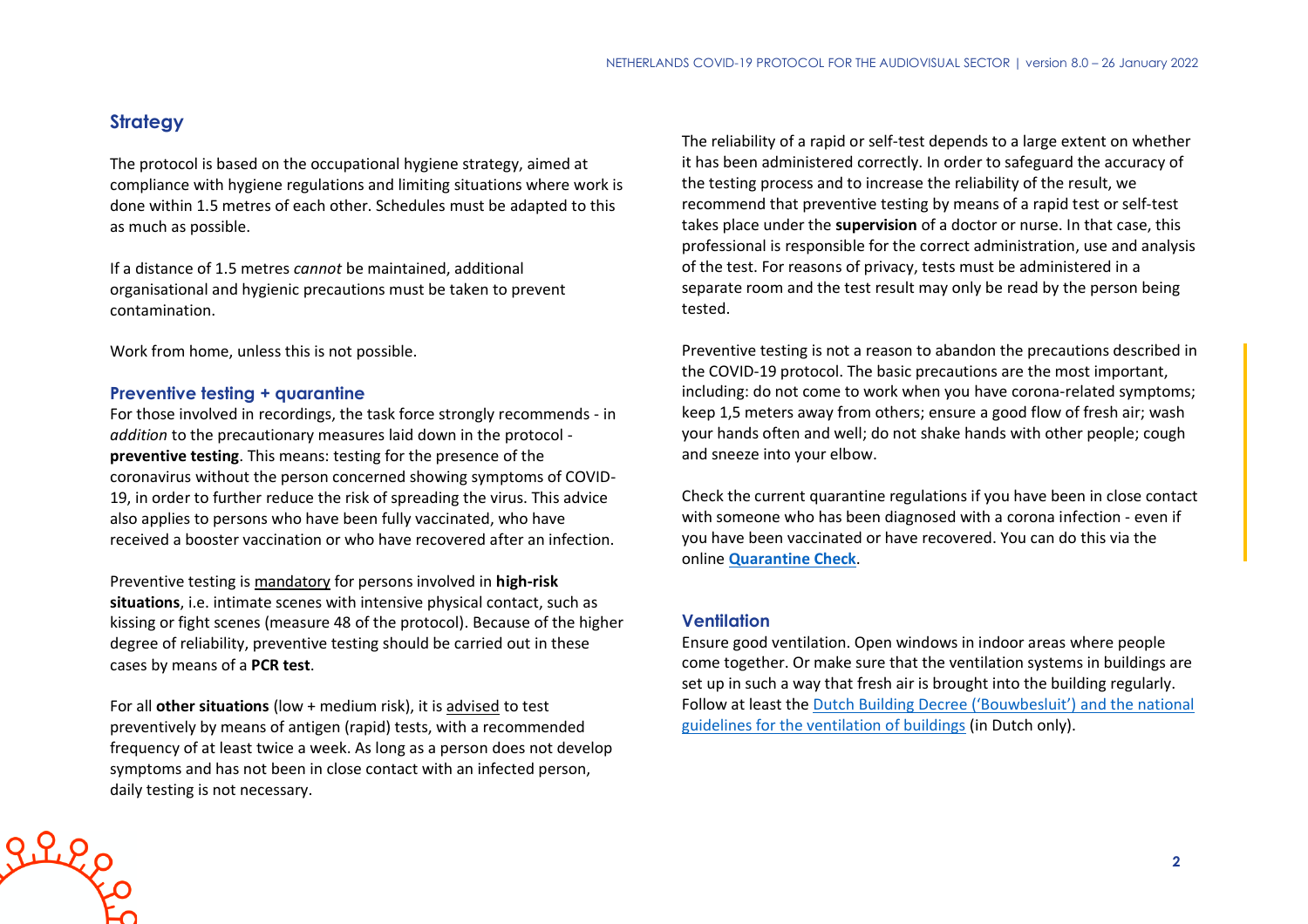#### **Face masks**

Wearing a face mask is a **[legal requirement](https://www.government.nl/topics/c/coronavirus-covid-19/face-masks-mandatory-in-several-places)** for everyone aged 13 and over in all public places, such as supermarkets, public transport and schools. In addition, it is recommended that you wear a face mask indoors and outdoors when it is difficult to maintain a distance of 1.5 metres. Wearing a face mask may also be mandatory in the workplace. Make sure the mask always covers the nose, mouth and chin.

Under certain conditions, an **exception** to the legal obligation to wear a face mask applies to video and sound recordings. Are you filming in a place where it is legally required to wear a face mask - for example, in public transport? Then this obligation does not apply to:

\* persons who participate in the recording of professional audiovisual productions, such as feature films, documentaries and series, in such a place;

\* recordings of radio and television programmes and online video content for public and commercial media organisations such as broadcasters.

The exception only applies to persons who actually appear on screen or on sound such as actors, actresses, presenters, candidates, experts, jury members and extras. The exception does not apply to members of the audience and persons who help behind the scenes with the recording, such as a cameraman, sound engineer or director. Furthermore, the exception only applies during the recording.

[Information regarding this exception](https://www.rijksoverheid.nl/onderwerpen/coronavirus-covid-19/mondkapjes/tijdens-het-werk) (in Dutch only).

### **Current**

**From 26 January 2022 onwards, the cultural sector will gradually be allowed to open its doors and the public will be welcome again, albeit in limited numbers.**

For the audiovisual production sector this means:

\* Activities on behalf of professional audiovisual productions are regarded by the government as regular business activities and can be continued, subject to conditions.

\* These activities can take place in studio spaces equipped for this purpose as well as at other indoor and outdoor locations.

\* Always consult the current regulations in the relevant Safety Region and/or municipality where the recordings are planned. Additional measures may follow for regions where infection rates are high for a longer period of time.

\* From 26 January 2022, it is again permitted, subject to conditions, to admit members of the public to recordings of audiovisual productions.

#### **Conditions**

\* All parties involved must strictly comply with the COVID-19 protocol for the audiovisual sector.

\* Groups that are necessary for the continuation of the daily activities of companies, institutions and other organisations are exempt from the general regulations for groups.

\* (Executive) producers must be EXTRA critical as to who does or does not need to be present at the set or work location. Keep the number of people present as low as possible and guarantee a distance of 1.5 metres between them.

\* For employees involved in audiovisual productions, the basic principle is: work from home, unless this is not possible. This also applies to office work. Avoid unnecessary travel.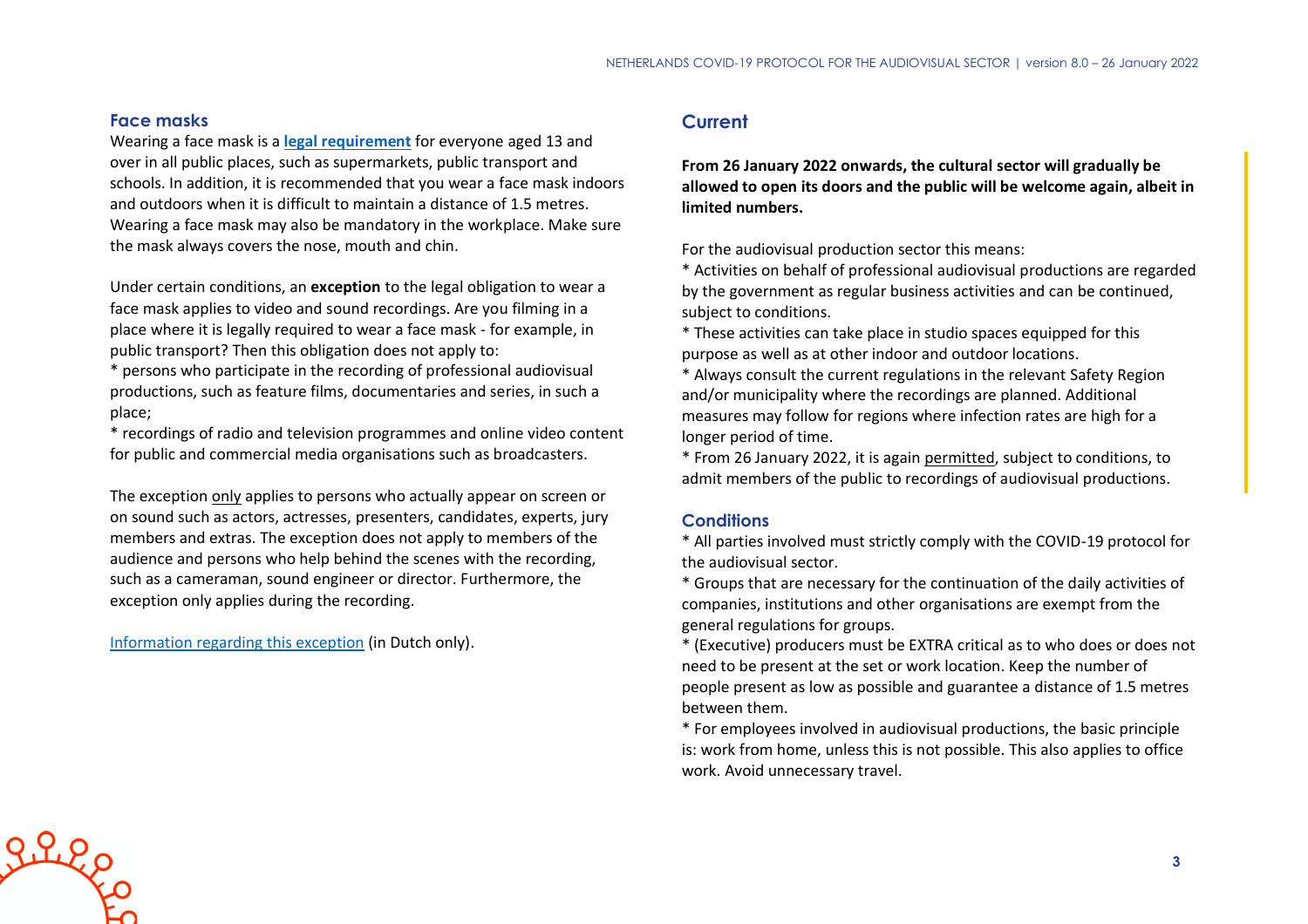#### **Additional advice**

\* Limit the contact between children and people over the age of 70 and other vulnerable populations.

\* Draw up a project plan for each production to specify how the protocol will be implemented.

\* When recording on location, always inform the municipality and/or Safety Region and (if applicable) local residents in advance in order to avoid ambiguity.

\* Clearly mark a filming location as a workplace and keep passers-by at a distance; for example, use construction fencing and other means such as information boards (by analogy with a building site).

\* Appoint one or more persons – in addition to the Health & Safety Officer – to supervise compliance with the protocol, for example in the function of crowd manager or fire watch.

#### **Audience + corona access certificate**

As of 26 January 2022 it is permitted, under certain conditions, to admit members of the public to recordings for audiovisual productions, both in indoor and outdoor locations. These include talk shows, game shows and recordings of performances.

\* All visitors aged 13 and over must have a valid **corona access certificate**. For visitors aged 14 and over, the certificate must be checked together with an identity document. A negative test result with a maximum validity of 24 hours can be used as a corona access card, as well as a vaccination certificate or a recovery certificate. These three types of proof can be shown via the [CoronaCheck-app.](https://coronacheck.nl/en/)

\* Visitors must keep a distance of **1.5 meters** between them.

\* A **fixed seat** is mandatory.

\* Wearing a **face mask** is mandatory. As soon as visitors are seated, the face mask may be removed.

\* For indoor venues, the maximum is **1,250 people per room**.

\* There is a general opening time for all venues. The public may only be admitted and be present between **05:00 and 22:00**.

#### **Travel**

When travelling to and from other countries, always check

[Netherlandsworldwide.nl](https://www.netherlandsworldwide.nl/) (EN) / [Nederlandwereldwijd.nl](https://www.nederlandwereldwijd.nl/) (NL) for the current travel advice and the current regulations, also with regard to testing and quarantine obligations.

The situation can change rapidly, for example because the number of infections increases or because of a new variant of the virus. Travelling to countries marked orange or red is strongly discouraged.

\* The European Digital Corona Certificate (DCC) makes it easier for people to travel within the EU during the pandemic. The DCC is available through the CoronaCheck app.

\* Under certain conditions, an [exception to the EU-entry ban](https://www.government.nl/topics/coronavirus-covid-19/visiting-the-netherlands-from-abroad/exemptions-to-the-entry-ban/professionals-in-the-cultural-and-creative-sectors) and an [exception to the quarantine obligation](https://www.government.nl/topics/coronavirus-covid-19/visiting-the-netherlands-from-abroad/self-quarantine/exceptions-mandatory-quarantine) applies to persons travelling to or from the Netherlands in connection with activities of a Dutch cultural or creative institution or organisation.

- For the exception to the entry ban you must be in possession of an [entry](https://www.inreisverklaringcultuur.nl/)  [statement](https://www.inreisverklaringcultuur.nl/) (website in Dutch only).

- For the exception to the quarantine obligation, you must have a [quarantine declaration](https://www.rijksoverheid.nl/onderwerpen/coronavirus-covid-19/documenten/publicaties/2021/05/20/quarantaineverklaring) and a letter of invitation from the producer, broadcaster or institution concerned. If applicable, you can also make use of the exception for business travellers.

On the following pages, the RIVM guidelines are translated into general measures that must be taken in the different risk situations that are **LOW**, **MEDIUM** and **HIGH RISK**. This is shown in the annex's indicative risk assessment table for the different stages of an audiovisual production per *department/discipline* and for the associated *employment positions*.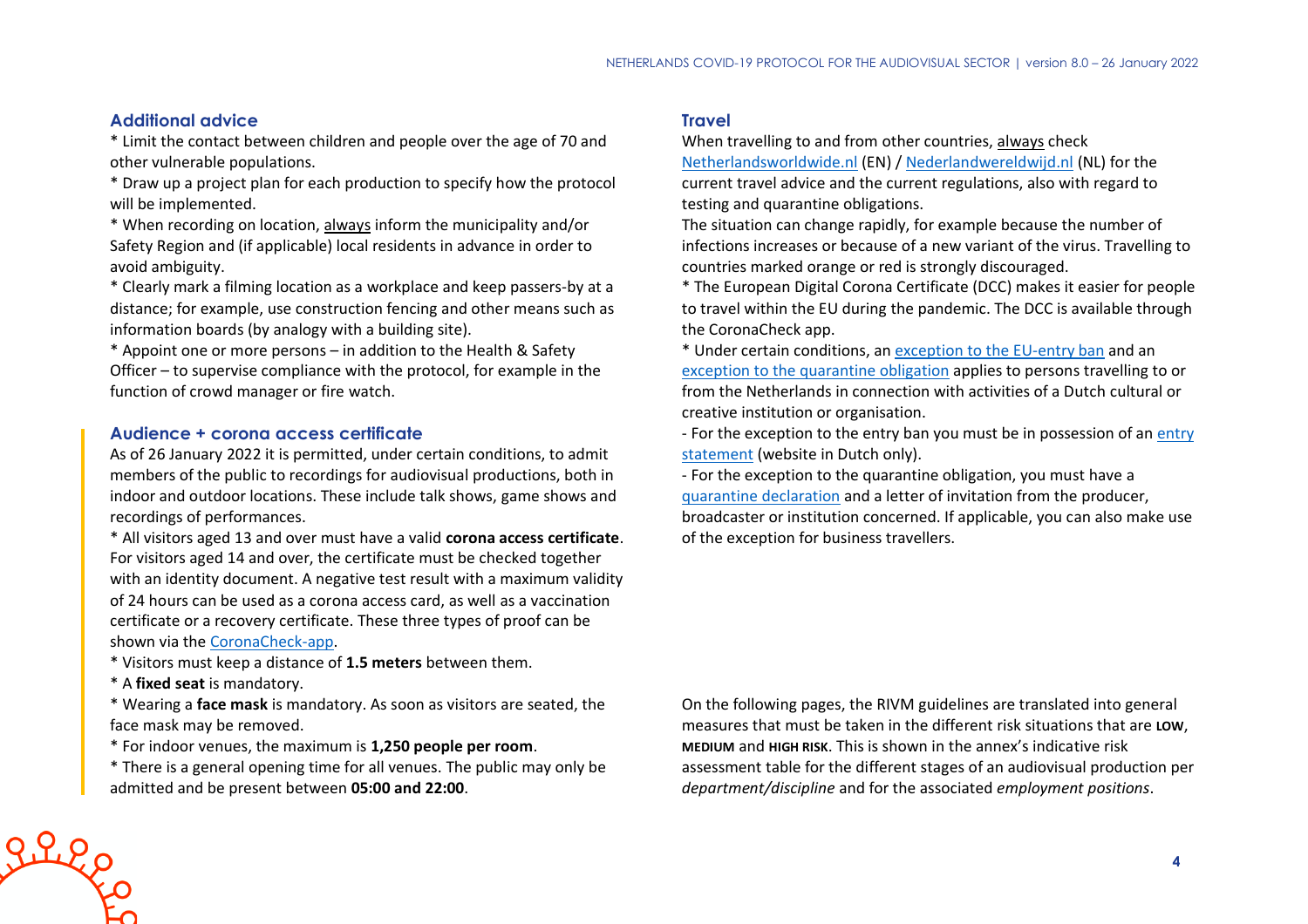# **PRECAUTIONARY MEASURES – LOW RISK**

# **General**

The following measures that are based on the guidelines issued by the Dutch government and the RIVM must always be complied with by employees, visitors and other external parties and persons who are present at various work locations such as at the office, in the studio and when filming on location indoors or outdoors and for different productions:

- 1. Do you have any symptoms associated with corona, such as a cold, runny nose, sneezing, sore throat, slight cough, sudden loss of smell and/or taste, shortness of breath, increased temperature or fever? Stay at home and make a test appointment at the GGD; you will only go outside for this purpose.
- 2. You and your housemates will comply with the **[current quarantine](https://quarantainecheck.rijksoverheid.nl/en)  [regulations](https://quarantainecheck.rijksoverheid.nl/en)** if you or someone you have been in close contact with has been diagnosed with a corona infection - even if you have been fully vaccinated or have recovered.
- 3. Keep as much as possible 1.5 metres (2 armlengths) away from anyone not living in your house. Children up to the age of 12 do not have to keep a distance of 1.5 metres.
- 4. Wear a face mask where you have to, and where it is busy. Also outside.
- 5. Make sure that work sites are well-ventilated and air them regularly.
- 6. Wash your hands regularly, at least six times a day, with soap and water for at least 20 seconds after which you should dry them

thoroughly with a paper towel that you should throw away immediately. You can also use a disinfectant hand gel containing at least 70% alcohol.

- 7. Cough and sneeze into the inside of your elbow.
- 8. Blow your nose in a paper handkerchief that you then dispose of and wash your hands.
- 9. Don't shake any hands.
- 10. Do not share phones or other devices/items with each other.
- 11. Decide on the maximum number of people permitted at the work site so that the 1.5 metre distance can be maintained as much as possible, including when entering the location. Take into account room to move and walk as well as the space taken up by furniture and equipment. Make sure there are enough separate dressing rooms.
- 12. Keep to the minimum number of m2 per person prescribed by the RIVM for business activities.
- 13. Stop groups forming unnecessarily by using a rotating system for breaks and/or by using multiple rooms/areas.
- 14. Make sure the work site is cleaned every day and, where necessary, inbetween. Pay particular attention to the frequently used hand contact points. Use the **[general hygiene guidelines](https://www.rivm.nl/hygienerichtlijnen/algemeen)** of the LCHV (Dutch National Center for Hygiene and Safety).
- 15. Make sure that all persons at the work site are familiar with the instructions and precautionary measures and display them prominently.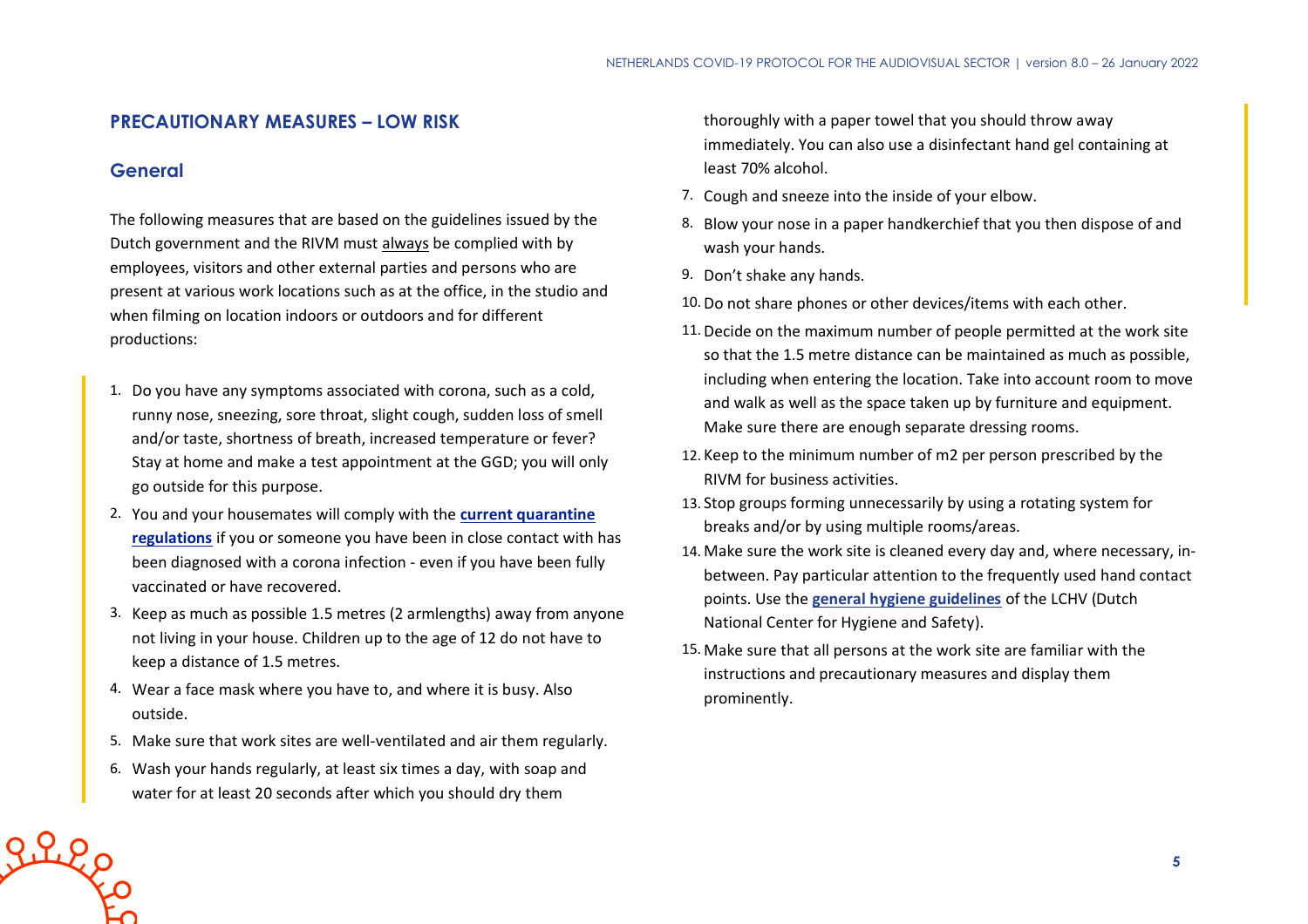# **Development, research, preproduction, postproduction**

- 16. Where possible, deploy a 'work from home' policy for all work that does not necessarily have to be done at the office or on location, such as script development, research and editorial work.
- 17.Organise discussions and meetings so that they can be carried out/held as much as possible by phone, by videoconference or by using other digital means of communication.
- 18.Organise casting sessions, auditions or other preproduction work and postproduction work so that these activities can be carried out 'remotely' where possible.
- 19. For necessary site visits, consultation meetings, working on location or postproduction work, keep the number of participants to a minimum and comply with the hygiene rules and the 1.5 metre distance (including by reorganising workplaces, laying out walking routes etc.).
- 20. For on-site viewings, comply with the NVBF protocol (Dutch Exhibitors Association).

 $2220$ 

#### **Production**

- 21. Wear a face mask if persons from different households travel in the same car (and other private transport) to the place of work. Wear a face mask on public transport and avoid rush hour. In other transport such as taxis, passenger vans and coaches, a health check in advance is mandatory, as is wearing a face mask.
- 22. Drivers of production vehicles clean their steering wheel and the surface around it after every drive. When production vehicles are used for passenger transport, a health check in advance is mandatory, as is wearing a face mask.
- 23. Schedule and organise shooting days (and their preparation) so that workflows succeed each other as much as possible and do not overlap each other (i.e. one department completes its work before the next department arrives to start its work).
- 24. Work in set teams as much as possible.
- 25. For multi-day shootings, plan the work to work on consecutive days as far as possible.
- 26. Establish a maximum number of employees per department/discipline who must or may be present for certain activities, so that a distance of 1.5 metres can be maintained on the work floor as much as possible.
- 27. Work out beforehand which employees are strictly necessary to carry out the work when filming/shooting. Use coloured armbands or other means to ensure you can identify which staff are from which department/discipline. In this way it can be made clear who has to be and who is permitted to be - present at the work site. The changing over of groups of (or individual) employees must be performed systematically, must be announced and must use walking routes that comply with the 1.5 metre distance as much as possible.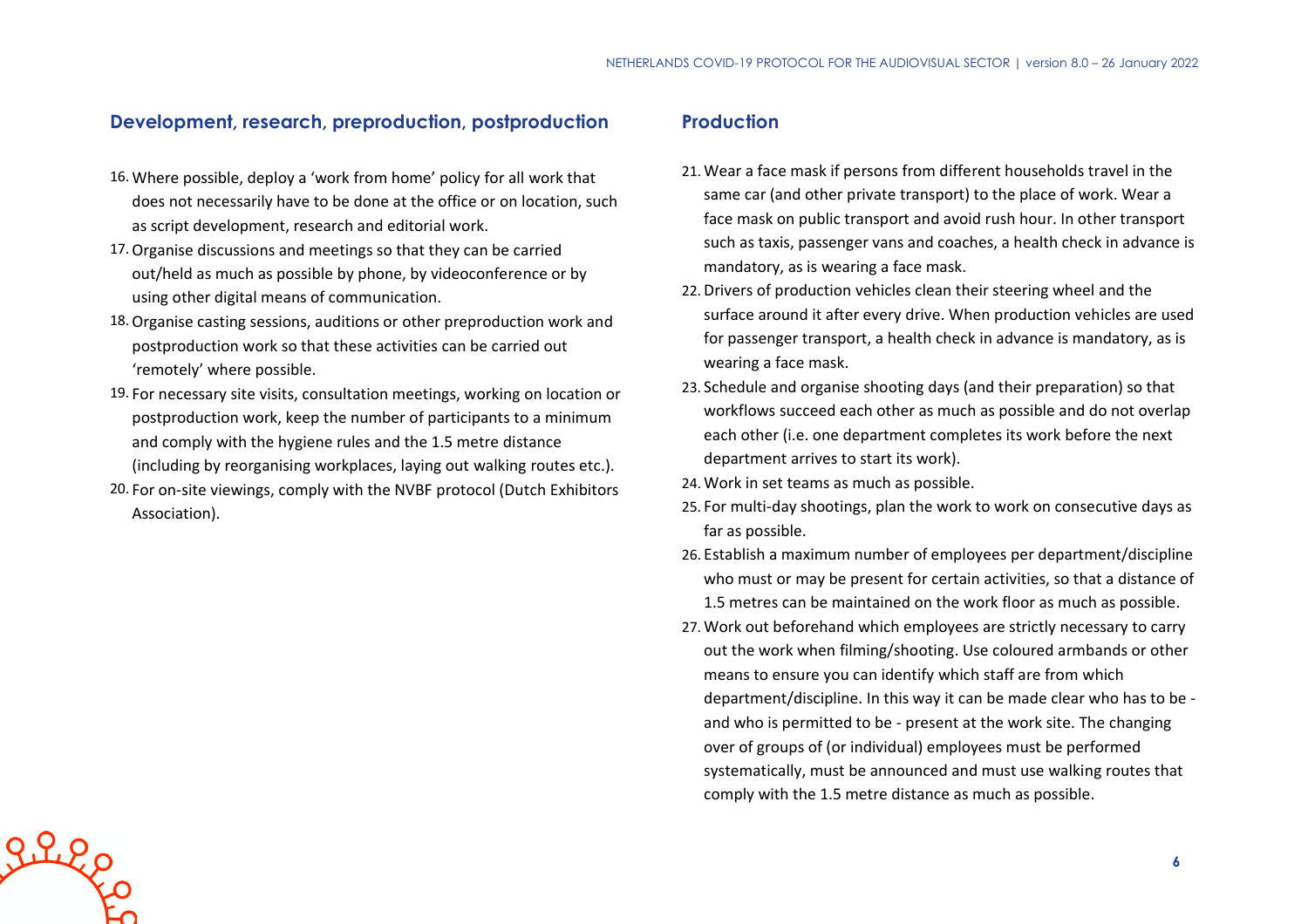- 28. Also lay out walking routes at spots where there is a risk of people 'accumulating/gathering' (such as the coffee corner, canteen/catering areas, toilets) in order to create as much one-way traffic as possible and to prevent the people flows from 'crossing'. Attach 1.5 metre markings to monitor and enforce the distance.
- 29. Where necessary, employ people to manage the toilet facilities and catering rooms/areas.
- 30. If catering facilities are provided: hand out drink and food in oneperson packages; serve drinks and food or place them on a pickup table. Catering staff shall ensure extra good hand hygiene.
- 31. When filming outdoors, make sure you have additional assistance for crowd control, in order to prevent gatherings. Make sure that the 1.5 metre distance is clearly marked.
- 32. Avoid unnecessary visits to sets and do not have too many spectators.
- 33. If third-party locations are used or hired, do not use these locations if the owners or permanent users of this location - or their family members - have cold symptoms and fever (38 degrees Celsius or above) and/or shortness of breath if they also use the rooms/areas daily or otherwise.
- 34. When it comes to the size, weight and operation of equipment/devices, opt for 1-person use/operation whenever possible.
- 35. Deploy additional equipment/devices to be able to keep to the 1.5 metre distance when filming (such as: monitors, poles etc.).
- 36.Use personal devices, equipment and resources as much as possible. Tools are preferably not shared.
- 37. Clean your hands before and after using equipment, tools and other utensils, including those provided by suppliers. If necessary, clean equipment and materials in between.

Riles

- 38. Appoint a Health & Safety Officer who is responsible for and controls the monitoring of and compliance with the applicable protocol. To improve efficiency, if possible combine these duties with another position, such as that of the BHV/EHBO (company emergency response & first aid) officer and/or the sustainability manager.
- 39. Provide all persons in advance with a form detailing the precautionary measures to be complied with and the cases where employees must stay at home. Before the work starts, the Health & Safety Officer will ask all persons to declare that they have read and understood the information. Permission to take body temperature may be requested or else this can be taken in a non-invasive manner without this data being recorded or passed on. Ask freelancers to sign a declaration that they have read this protocol and annex, that they agree to comply with them and that in high-risk situations they will provide relevant personal details to the production's insurer(s) upon request.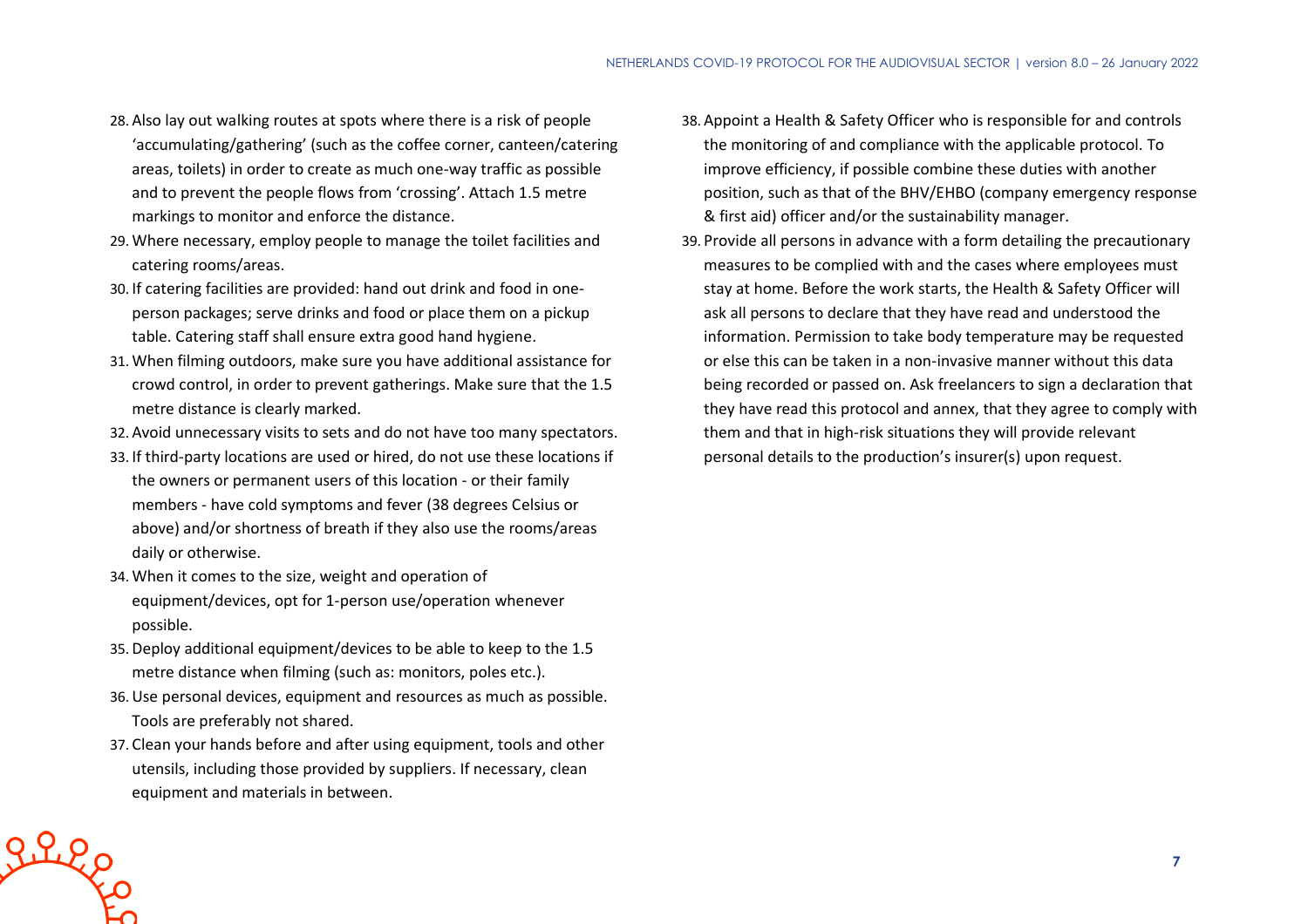#### **PRECAUTIONARY MEASURES – MEDIUM RISK**

All the measures described under **PRECAUTIONARY MEASURES – LOW RISK** plus the following **additional measures** if a distance of 1.5 metres cannot be maintained. The following conditions apply:

- \* Limit such situations.
- \* Schedules must be adapted to this as much as possible.
- \* Cluster work that takes place at less than 1.5 metres on one day where possible.
- \* This only applies to a limited, manageable and controllable group of workers with repeated contacts.

#### **General**

Riles

40. For permanent workplaces (such as mobile production units/broadcast vans and recording with an audience) where the 1.5 metre distance cannot be maintained: deploy additional safety features such as mobile partitions made of plexiglass or plastic.

**Work in the field of e.g. clothing / styling / costume, make-up / hair, sound (channels), stunts, acting/figuring, performing, presenting and judging.**

41. Actors, presenters, performers, extras, jury members and other participants have to take care as much as possible of their own clothing/styling/outfit and make-up/hair and the attachment of any audio transmitters.

- 42. If clothing/styling and make-up/hair is provided by a single employee or for live-instructions of stunts: always maintain good hand hygiene and use face masks where necessary.
- 43. The same applies if an employee attaches audio transmitters to actors, presenters, jury members and other participants or guests.
- 44. All props used by an employee are personal (such as make-up) or else are only to be used a single time per actor, presenter, participant, jury member, extra or guest. Use a clearly-defined control system (e.g. logbook, colour/date stickers).
- 45. If devices, equipment and materials need to be passed on (such as the camera and lenses for fiction shootings): ensure good hand hygiene. If necessary, clean the equipment and materials in between times (e.g. for each set-up).
- 46. In addition to point 39, any person who cannot maintain a distance of 1.5 metres during their work, will be explicitly told by the Health & Safety Officer that they must not have had any COVID-19-related symptoms in the past 24 hours, before they are allowed to cooperate or come to the work site. They may be asked to provide their body temperature or else this can be taken in a non-invasive manner without this information being recorded or passed on.